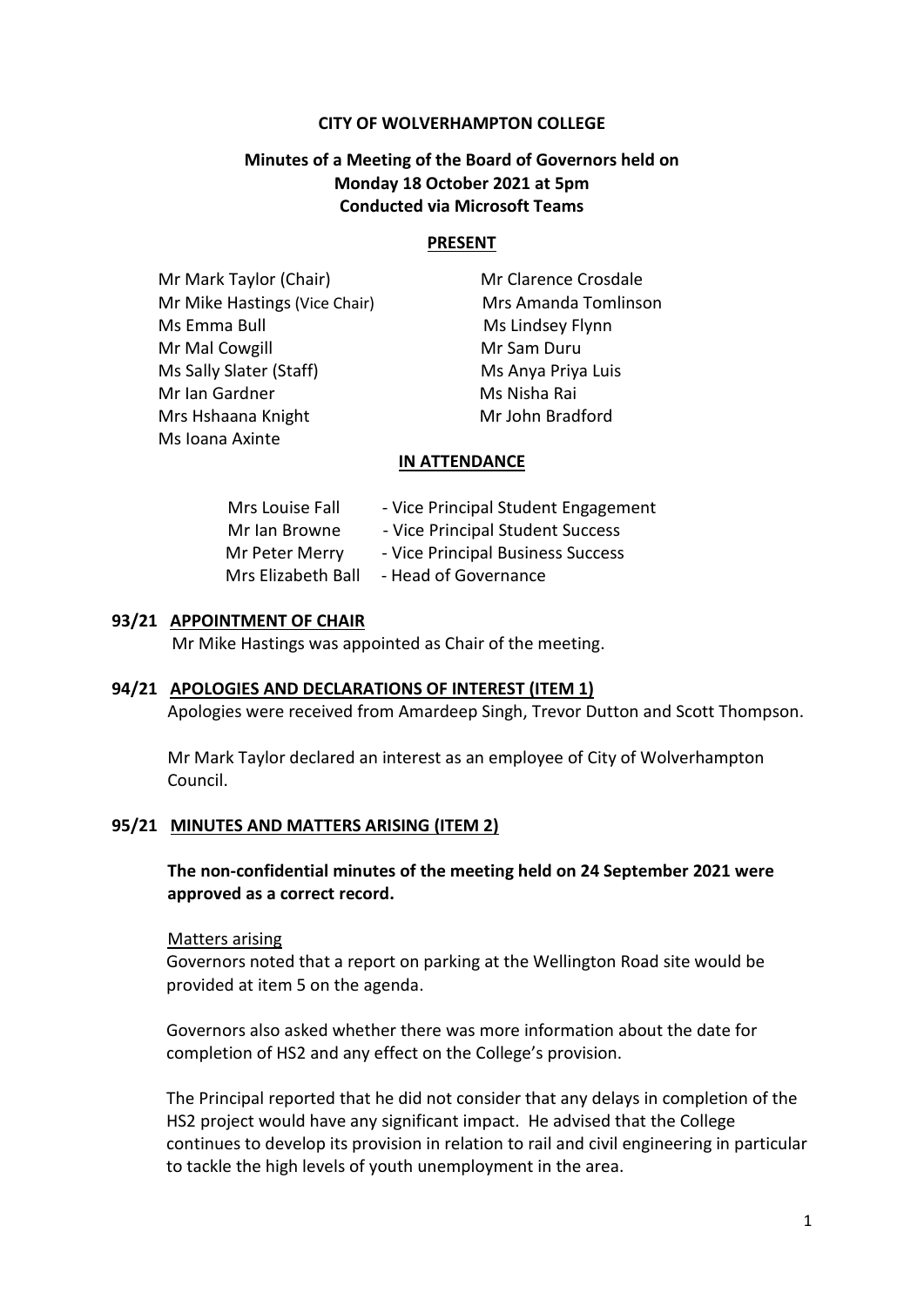# **96/21 REPORT ON OUTSTANDING ITEMS (ITEM 4)**

The Board of Governors received an update on actions that were outstanding from previous meetings.

### 06/21 Pay Award

The Principal reported that it remained an aspiration to make a pay award to all staff, but that it was too early in the year to make a final decision. It was agreed that this action could be removed from the report.

### 02/21 Disposal of Property

The Vice Principal Business Success reported that he had nothing further to report on the proposal to dispose of the property at Newhampton Road. It was agreed that this action could be removed from the report.

### 53/21 Student Destinations

The Vice Principal Student Success advised that a report would be provided to the November or December meeting.

### 54/21 16-19 provision

It was reported that in view of the level of growth the potential for payment of inyear growth funding is being pursued with the ESFA.

### 68/21 Student Success

The Vice Principal Student Success advised that a report on the holistic development of students would be provided in December 2021 or January 2022.

## 82/21 Report on Meetings

The Vice Principal Student Engagement reported that she had raise the issue of learning technologies to support hybrid meetings and that the College was working with a link at the City Council to identify how this can be developed.

## 83/21 Property Update

It was noted that the proposed lease for the property at Bentley Bridge had not yet been agreed.

## 16/21 Bank Waiver (conf)

It was reported that the Corporation Seal had been affixed to the Amendment and Waiver letter.

## 04/21 EMT Transition Planning (Conf)

It was noted that the action would be considered by the Remuneration Committee at their meeting on 29 November 2021.

## **97/21 CLQ AND COWTECHC, PAGET ROAD AND EV UNITS UPDATE (ITEM 5)**

The Vice Principal Business Success presented an update in relation to the College's property developments.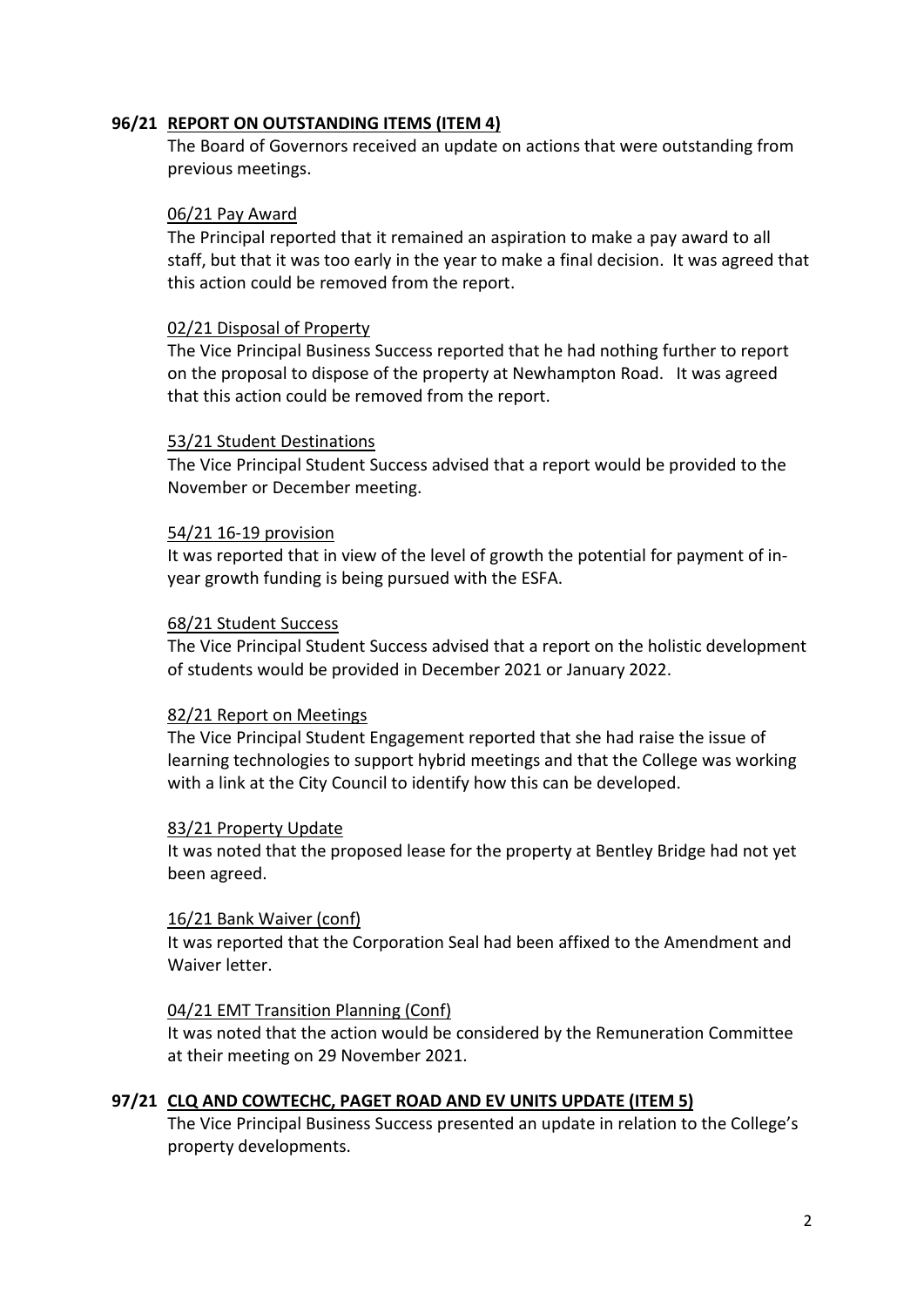# City Learning Quarter

It was reported that a meeting had taken place with Kirsty Evans, the Director of Further Education at ESFA, and at very short notice the College had also been visited by the new Minister for Skills.

The Vice Principal Business Success advised that the Minister had visited the Paget Road site and had been able to see the poor state of the facilities. It was noted that the Minister had then visited Walsall College and as a result would have been able to compare and contrast the buildings and what this College was able to offer its students.

# City of Wolverhampton College Technical Centre

The Vice Principal Business Success confirmed that having secured the necessary funding, the legal requirements are being finalised. He advised however that it was frustrating that the intended start date is Summer 2022 which would mean (as there is a 12 month build programme) that the College would not be in occupation until Summer/Autumn 2023.

It was reported that the City Council will be considering approval of the project at their next meeting and that there may be a change to the Project Managers.

# Post 16 Capacity Funding

The Vice Principal Business Success reported that the College had not received the outcome of the bid to the Post 16 Capacity Fund.

# Parking at Wellington Road

The Vice Principal Business Success reported that the intention was to submit a planning application to create some additional permanent parking at the front of the Wellington Road site.

## St Peter's School – Confidential minute

## EV Premises

It was reported that the lease for the premises at Bentley Bridge had not yet been signed, but that arrangements had been made for any necessary work to be carried out as soon as the lease was completed.

It was noted that a group of students had appeared in a report which had aired on the 'One Show' in relation to Green Technologies. The group were filmed at the College's new electric vehicle workshop at Wellington Road.

## Rail Launch

It was reported that the launch of the College's rail provision had been very successful.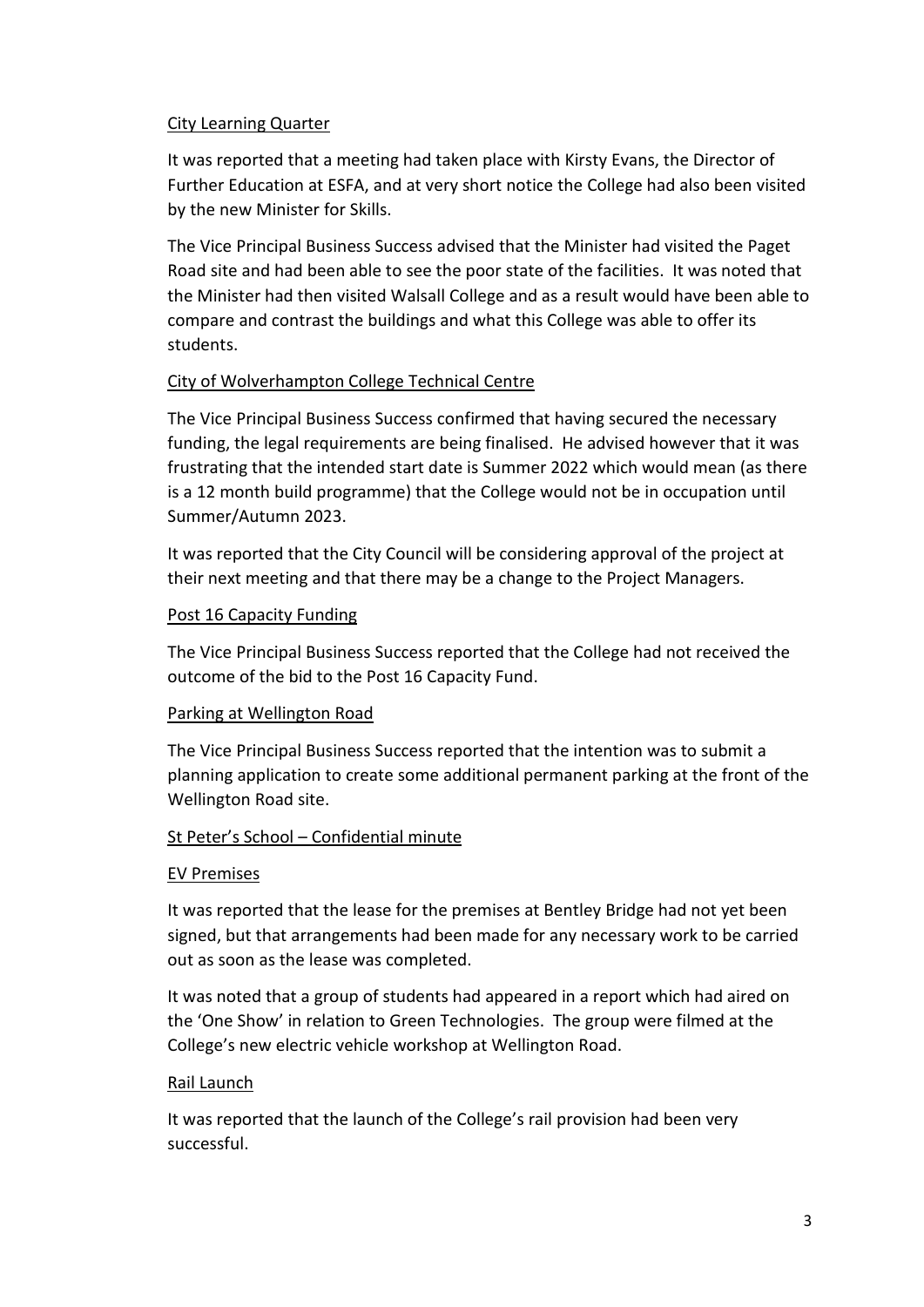# **98/21 COLLEGE UPDATE (ITEM 6)**

The Principal praised the work of staff particularly during the COVID pandemic in securing the College's position. He advised that the College's reputation is now high and that whilst there are issues with the bank and external agencies the things that are within the control of the College are being managed effectively.

He drew the attention of Governors to the positives and risks that were highlighted in the introduction to the College report and in particular the contribution that the College can make in tackling local Youth Unemployment.

# **(a) Student Engagement**

# 2021/22 Enrolment update

The Vice Principal Student Engagement provided an update in relation to enrolments for 16-19, Adults and HE.

Governors noted those areas where enrolments were particularly high and where these were lower than expected. They were advised that where enrolments were lower than anticipated action was being taken to review and remodel the curriculum where necessary.

**The Board of Governors noted the positive start to the 2021/22 enrolments against targets.**

## 2020/21 Annual Complaints Record

Governors considered the report and noted that the level of complaints remained low, particularly considering the number of students attending at the College.

They were advised that there were no trends to report in relation to the complaints that had been received. Each student cohort is different and complaints mostly relate to an individual's circumstances.

Governors noted that several complaints had been made in relation to a particular member of staff and asked what action was being taken by the College.

They were informed that appropriate action is being taken via the College's relevant Human Resources processes and procedures.

# **The Board of Governors noted the handling of and low level of complaints across the student/apprentice body.**

# 2020/21 Safeguarding Report

The Vice Principal Student Engagement presented the report and highlighted key points including the number of referrals that had been made during the year.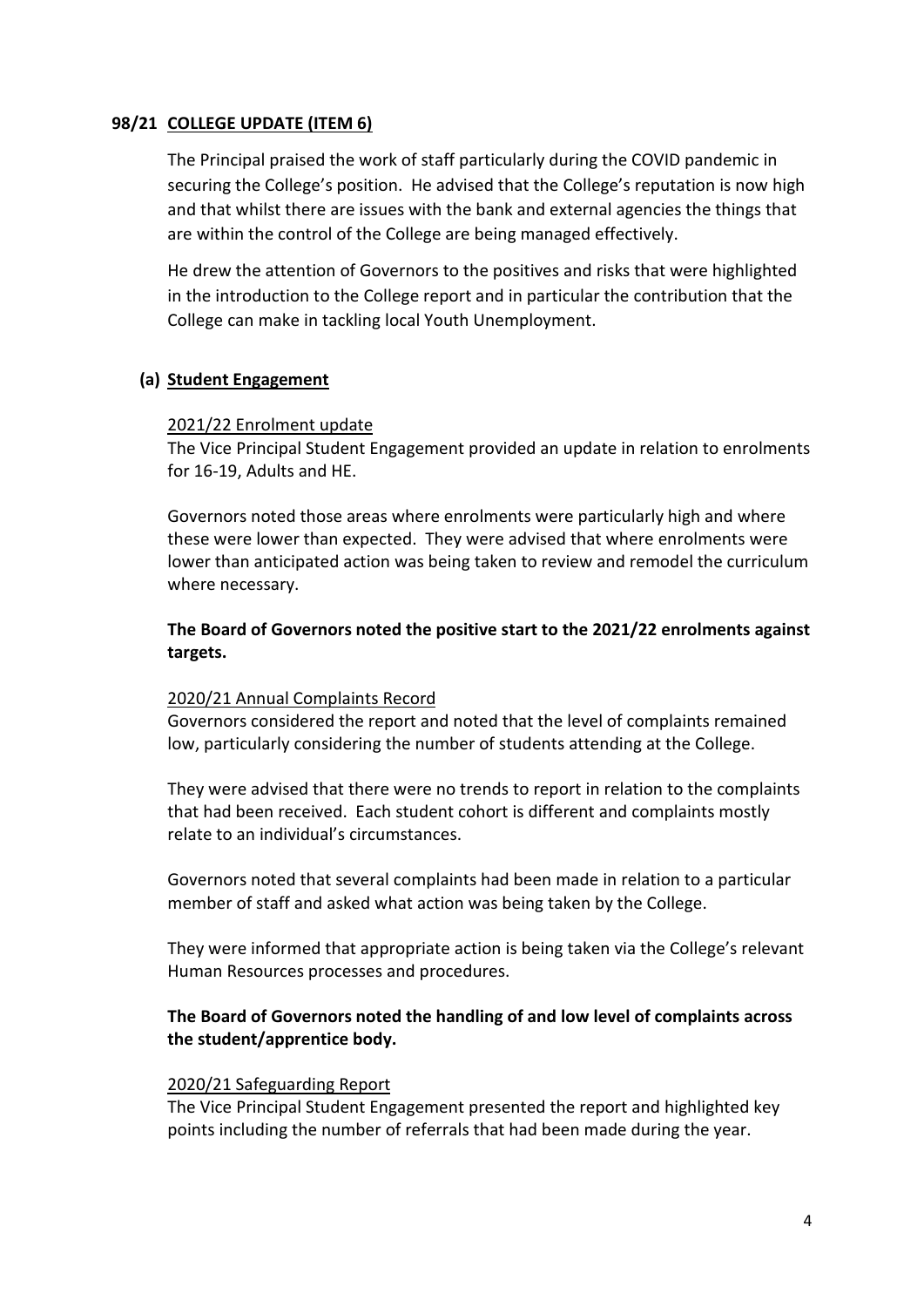It was noted that mental health continues to be one of the main reasons for referral, but that there had been a large increase in referrals relating to IT Online monitoring.

It was also noted that there had been an increase in social care referrals.

Governors asked how the College is focussing on the issues involved in peer-to-peer safeguarding issues. The Vice Principal Student Engagement replied that all staff are required to read the guidance in 'Keeping Children Safe in Education ' and staff training is being provided to ensure that they have the appropriate knowledge. In addition, action is being taken to highlight issues to students, an example of which is a quiz that had been introduced.

Governors questioned how the College deals with any confidential referrals and were advised that in relation to safeguarding issues confidentiality cannot be guaranteed as the College has a duty to act on the matter. Some referrals are made anonymously however and where this is the case an internal investigation is carried out to ensure that no students are at risk.

The Vice Principal Student Engagement reported that the Safeguarding team consists of four members of staff who have a very good relationship with students and are able to identify issues that arise.

In addition, the College has Counsellors who work very closely with the safeguarding team and are able to make referrals when necessary.

It was reported that the College has also introduced a reporting email as a result of the guidance in relation to sexual harassment and that a number of staff are now dealing with mental health issues before a formal referral is made to the Safeguarding Team.

The Safeguarding Link Governor reported that one of the consistent messages is that the College has excellent relationships with other professional and deals appropriately with referrals.

It was noted that the breakdown in relation to ethnicity detailed in the report reflected the ethnicity of the College population. Governors asked however whether there was a reason for the increase in referrals from the Youth Offending Team and students with criminal convictions.

The Vice Principal Student Engagement replied that she did not think that there was a specific reason for this and that all declarations involving criminal convictions are individually reviewed by the Safeguarding Team. Risk assessments are then carried out to ensure that there is a safe environment for the student and for the College.

In relation to mental health issues, Governors noted that CAHMS was severely under resourced and that a student may have left the College before they received the necessary support.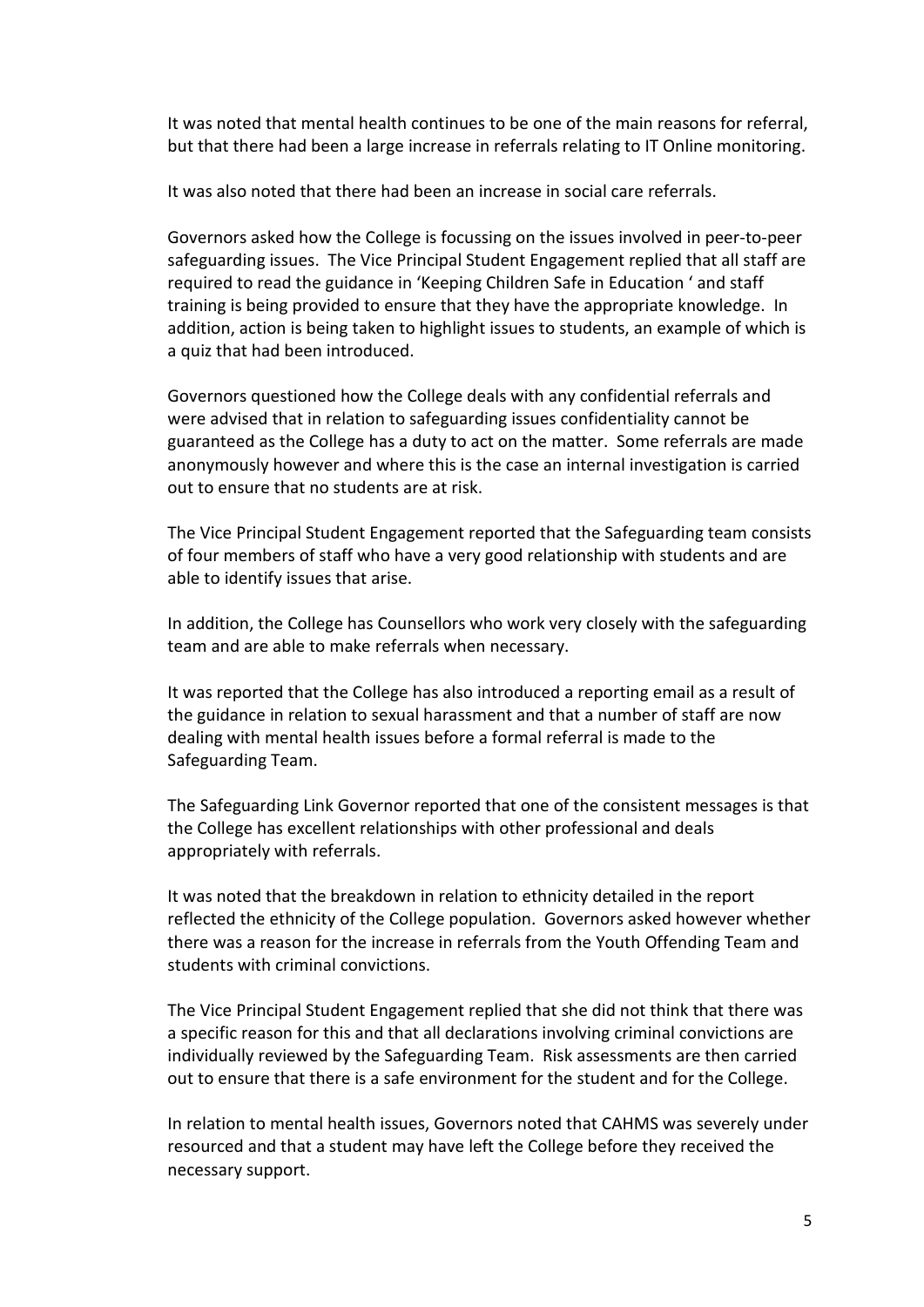Governors asked whether there was anything more that the College could do to support these students and the Vice Principal Student Engagement reported that students are encouraged to discuss issues in tutorial sessions. She also advised that the Safeguarding Team would intervene if a student was not getting the right support.

It was noted that the College now had 16 Mental Health First Aiders and Governors asked whether it was intended to recruit more.

The Vice Principal Student Engagement reported that more staff were coming forward and that the number this year may grow to 20. However, she advised that there was a need to gather feedback to ensure that these staff are comfortable in dealing with the type of issues that are raised by students.

It was emphasised that safeguarding was the responsibility of everyone at the College and that the intention was to deliver safeguarding training specific to the College at the Governor's away day on 11 November 2021.

Governors asked whether the College was involved in activity to highlight the topic of sexual harassment of women, particularly as this was something that was a focus within educational settings.

The Vice Principal Student Engagement confirmed that key themes are addressed during the academic year and that the College actively supports activities in the City and other awareness raising projects.

## **The Board of Governors endorsed the Annual Safeguarding Report.**

## **(b) Student Success**

## 2020/21 Overall College Achievement Rates

The Vice Principal Student Success provided an update on College achievement rates for 2020/21. It was noted that a detailed report would be provided at the next meeting.

Governors noted the current overall levels of achievement and retention and the Vice Principal Student Success advised that the number of unknown outcomes had now reduced significantly. He confirmed that validation checks are being completed to ensure that all data has been uploaded correctly.

## **The Board of Governors noted the report.**

## 2020/21 Apprenticeship Achievement Rates

The Vice Principal Student Success provided an update in relation to apprenticeship achievement rates.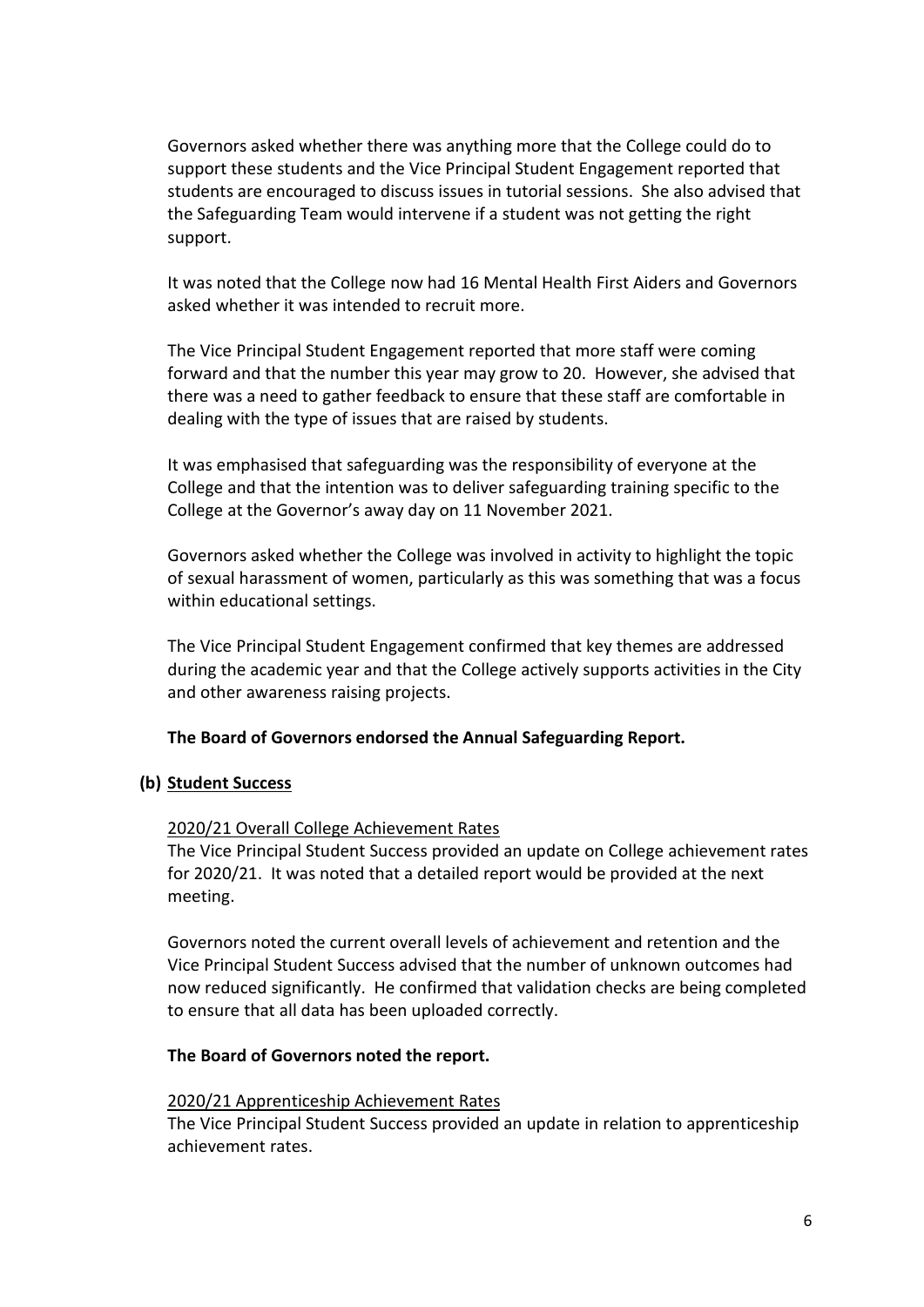Governors noted the current position in relation to achievement and timely achievement and the comparison with 2019/20 and 2018/19.

As previously highlighted Covid has had a significant impact for the second consecutive year and as a result the Vice Principal Student Success confirmed that national comparisons will be sought if possible.

# **The Board of Governors noted the report.**

## SAR Process 2020/21

The Vice Principal Student Engagement updated Governors on the SAR process for 2020/21.

It was noted that Governors are attending and contributing to the annual validation of curriculum self-assessments and that the self-assessment report will be based on the Education Inspection Framework and will be subject to external validation.

The Chair highlighted the benefit of Governors attending the validation sessions and the opportunity this provides for Managers to share the work they do with Governors and to see the rigour in the process.

The Chair of the Apprenticeship Task and Finish Group also commented that she valued the honesty and transparency that was evident in the session which meant that there was clarity about where there were problems and what actions were being put into place.

**The Board of Governors noted the process for the Self-Assessment activity and validation.**

## **(c) People Engagement**

## 2021 Gender Pay Report

The Vice Principal Student Engagement presented the report and outlined the factors which contribute to the College's gender pay gap.

Whilst Governors were surprised at the level of the gap, they did note that this was broadly in line with the sector norm and that actions were being taken to try and reduce the gaps in the future.

Governors commented that addressing the gender pay gap is a challenge and as the fact that the majority of Senior Managers were male, they asked what level of 'churn' existed and how often these posts became available. They also asked whether the College had a targeted talent programme which would enable the College to 'grow its own' Managers.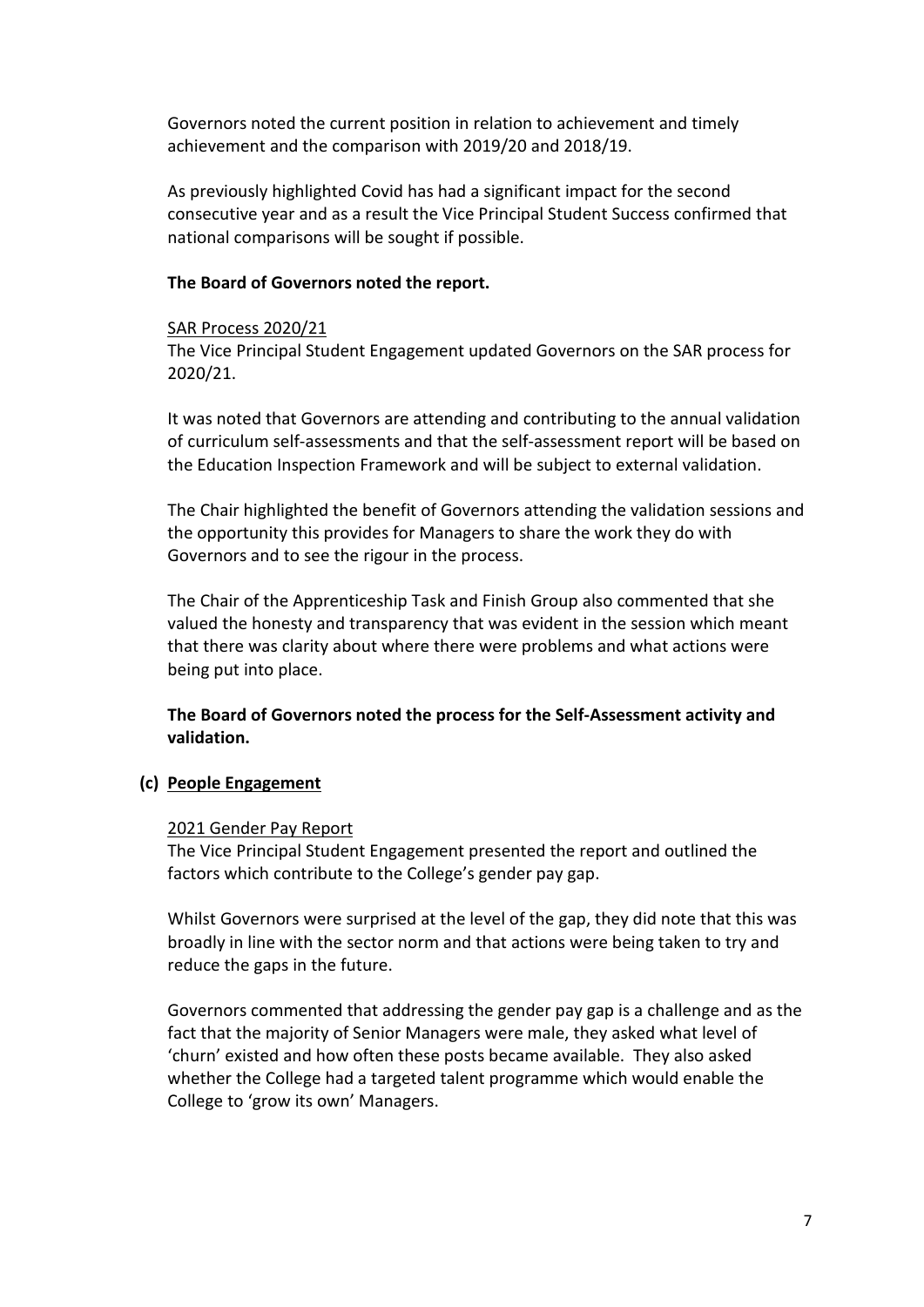The Vice Principal Student Engagement reported that there was more action that could be taken and that although the College does have leadership programmes, there is a need to review the relevant targets and review turnover and outcomes.

Governors emphasised that whilst the College was broadly in line with the sector in relation to its pay gap, there was a need to be proactive and to provide targeted support.

# **The Board of Governors approved the Gender Pay report for submission and publication.**

# **(d) Business Success**

## Finance update

The Vice Principal Business Success provided an update on the preparation of the year end accounts and key points relating to the management accounts that were currently being prepared which consolidate the position for September and October.

He highlighted the importance of maintaining a positive cash position and that whilst enrolments continue to be positive, apprenticeships remain a concern with the key focus being to convert apprenticeship vacancies into enrolments.

It was also highlighted that, unlike schools, Colleges will not receive funding in relation to the increase in National Insurance contributions.

Governors also noted the position in relation to catch-up funding and increased staffing costs, the position in relation to funding from the West Midlands Combined authority and the ESFA Adult funding allocation.

# **The Board of Governors noted the report.**

## Financial Regulations Update

The Board of Governors considered the report which detailed the changes to the College Financial Regulations for 2021/22.

The Vice Principal Business success identified one additional change which related to the figure which was included for the light touch threshold. It was noted that this figure was £663,540.

The Board of Governors noted the report that had been provided in relation to the banking arrangements, EMT expenses and Treasury Management.

## **It was resolved that the updated Financial Regulations be approved.**

## Subsidiary Company update

The Vice Principal Business Success presented the update in relation to the Subsidiary Company.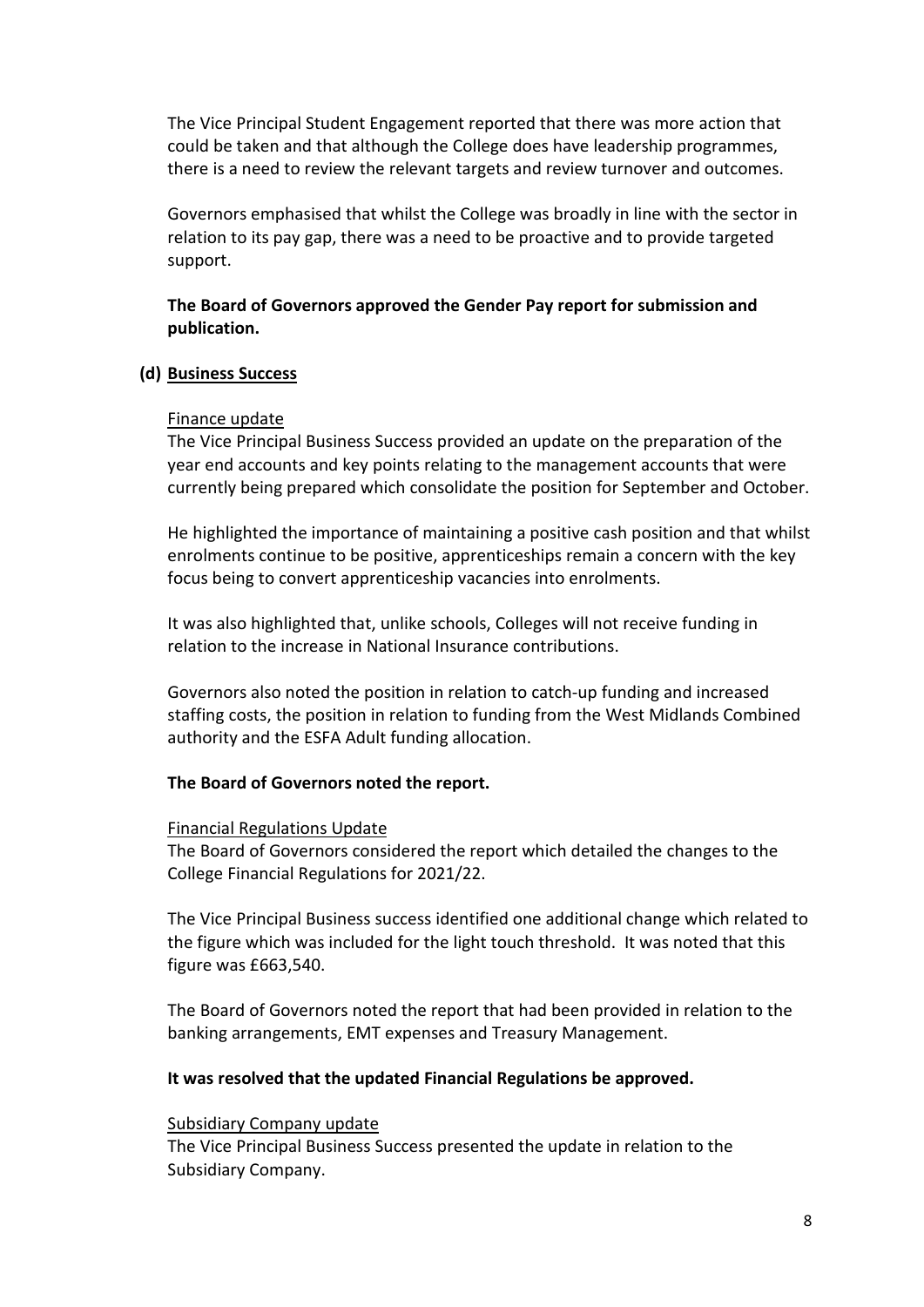It was noted that the transfer of catering services to the Company has been very successful and enabled the College to provide a good service to students and a fully aligned curriculum at both Paget Road and Wellington Road.

## **The Board of Governors noted the report.**

### ESFA Feedback meeting

Governors noted the feedback from the meeting with the ESFA Director of Further Education which had taken place on 4 October 2021. It was reported that the Director had agreed to visit the College in the near future and discuss the College's position, particularly in relation to the intervention regime.

Subsequently, Governors noted that the new Minister for Skills had also visited the College on Friday 15 October 2021.

# **The Board of Governors noted the report.**

# Annual Health and Safety Report 2020/21 and Annual Review of the Health and Safety Policy

The Vice Principal Business Success presented the report and highlighted key points from the Annual Health and Safety Report 2020/21.

Governors noted that there had been no RIDDOR incidents during the year and that the level of accidents remained low (although it was noted that in 2020/21 there had been fewer people on site).

The Vice Principal Business success advised that one area of risk for the College was that the long-standing Health and Safety Manager had recently retired, following which interim arrangements had been put in place, which included him providing some additional support.

It was noted that interviews for a replacement had taken place.

# **It was resolved that the Health and Safety Annual report and Policy statement be endorsed.**

## **99/21 ANY OTHER BUSINESS (ITEM 10)**

Governors asked whether there had been any progress in establishing a vaccine centre at the College.

They were advised that this is still being pursued.

## **100/21CONFIDENTIALITY (ITEM 11)**

**It was resolved that the following reports and minutes remain confidential and not be made available for public access:**